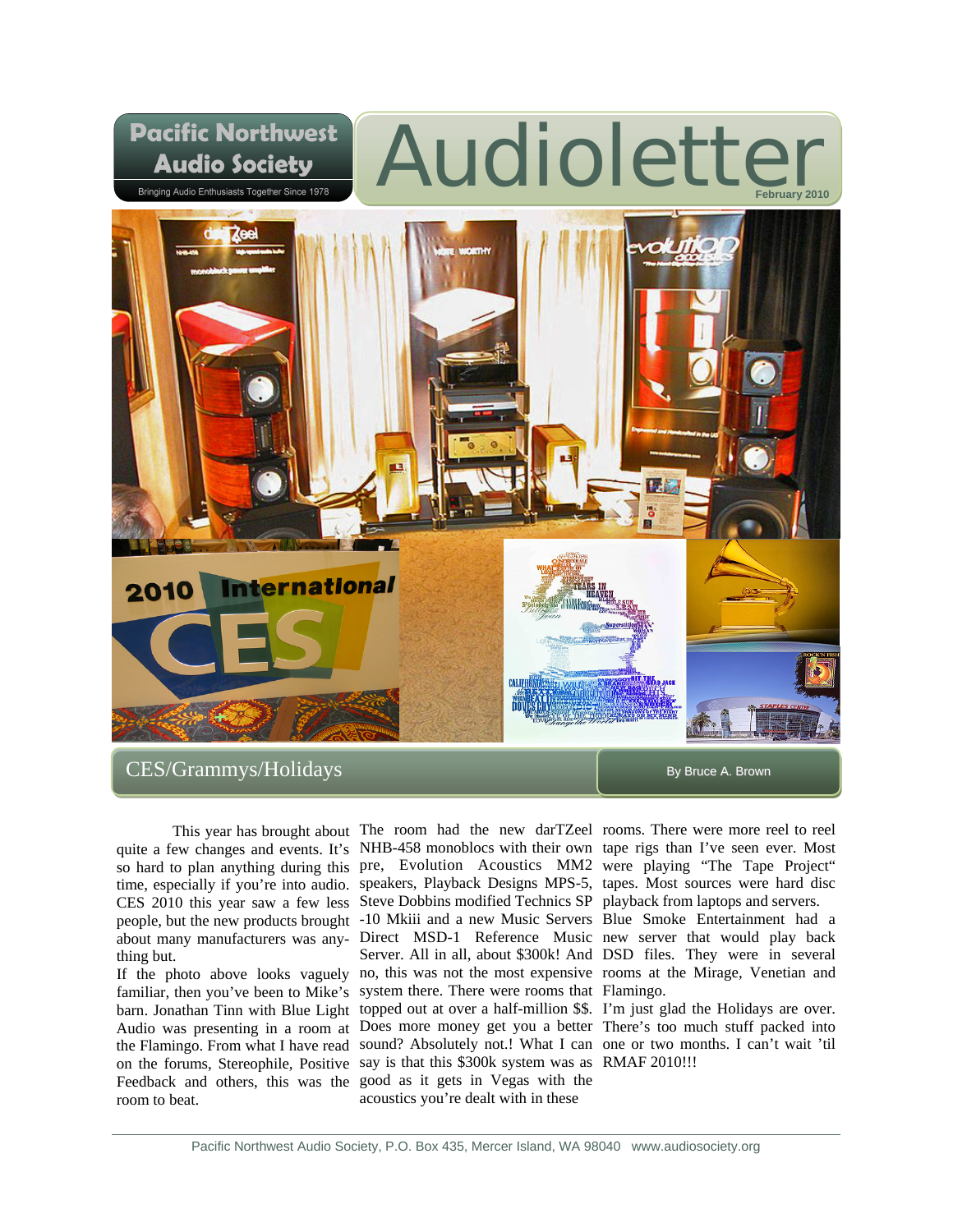## January meeting  $\blacksquare$

Kicking off the New Year the subject of the January meeting was "Bring Your Favorite New Music". Everyone enjoys a kick back and listen evening, looking across the crowd you can always see someone planning a CD purchase after the meeting. We used the club system with a few changes thanks to Joe from Kosmic. The biggest and I do mean diameter were the *Cable Research Lab* interconnect cables. These things have RCA plugs the size of a garden hose. Joe Pittman also brought the small *ARS* Phono stage that worked really well with the *Soundsmith* cartridge on loan from Gary Koh: The System sounded really good. Before the meeting started to warm up the turntable system and get our daily fix of violin we opened a Speakers Corner re-issue of the Decca, David Oistrakh and London Symphony Orchestra: Bruch Scottish Fantasia. Here is what we played in the order it was played it.

- Presidents Own Band: this marine brass Quintet was directed by Col Michael J. Colburn, the track was *Colchester Fantasy*.
- Joey Defrancesco: *You Don't Know Me*, the song written by Eddy Arnold and Cindy Walker although many people remember it as performed by Ray Charles as his cover made it to #2 on the billboard. This Hammond organ version had several club members looking for their rollerskates.
- Nojima Plays Liszt: *Mephisto Waltz*, this Piano HDCD Reference Recording sounded great as all RR label CDs and LPs do.
- Ramsey Lewis: Songs from the Heart CD, *To Know Her is to Love Her*. This cover has been recorded by many and

was originally written as *To* 

- *Know Him is to Love Him*. In 1987 it topped the country charts as *To Know You is To Love You* by trio of Dolly Parton, Emmylou Harris and Linda Ronstadt.
- Darius Rucker: *Forever Road* from the Learn to Live CD. Rucker was the driving force behind Hootie and the Blowfish; this was his second country album.
- Thomas Marriott, *Little Frances* from the CD Flexicon: Marriott does trumpet.
- KEXP 90.3 FM volume 5 CD, Key Marseillies performs From a Terrace.
- Mark Knopfler, *Before Gas and TV* from the Get Lucky LP
- This CD was released in 2004 but recently discover on KPLU, Ripping up the keyboard at the end of the meeting was a track off Henry Butler's CD Homeland, *Henry's Bogie.*

## Tech Stuff

2.35:1: 58" LCD monitor, this will ing. Sometimes I wonder if anyone be the first 2.35 widescreen display in product development ever listens targeted for home consumers.

46% of US households have at least **WA State Legislature**: SB 6489 & 1 HDTV

tics demonstrated a laser projector based on watt/square inch and will that shines on the table top and the completely eliminate plasma display key-pad image is touch sensitive. sales in the state. CEA estimates This is the first touch sensitive inter-about 8% of current manufactured active projected image.

#### **3D Video**:

thing and pushed by Panasonic. In chopping block. Vegas 2010 manufactures: LG, Mitsubishi, Samsung, Sharp, Sony and Panasonic were showing displays set

to market this year. A word of warning: each company is using proprietary technology to achieve a 3D image, there is a Blu-ray group standard for 3D disc but displays have yet to be standardized.

Samsung signed a deal with AE the game developer so they will have content for their displays. Several companies have developed their own 3D generators; reports from CES say the LG display in Vegas looked very good on a football game that was simulated 3D. Samsung, Sony, Panasonic and Toshiba (Remember HD-DVD) all announced 3D BDPs at CES

**BD Home front**: Oppo has introduced a couple new BD players the 83 Special Edition with a hotrod power supply and better analog output stage for \$900. The latest entry is their BDP80; the \$289 player was designed for people that already have good outboard scaling.

Vizio will release its Cinema wide 100 BDs a year ago, so keep work- The S1Digital Blu-Ray changer holds 100 BDs and is designed to work with Microsoft Media Center. I think this is a great concept for a product however there is no mention of a slave unit and at \$1500 each, well let's just say I had over to what enthusiast want.

A British company Light Blue Op-standards on TVs. The standard CES 2009 3D was a popular power supply may soon be on the HB 2416 introduced at the end of January will place energy efficiency displays will meet the standard. Class A amplifiers and anything that doesn't uses a transformer based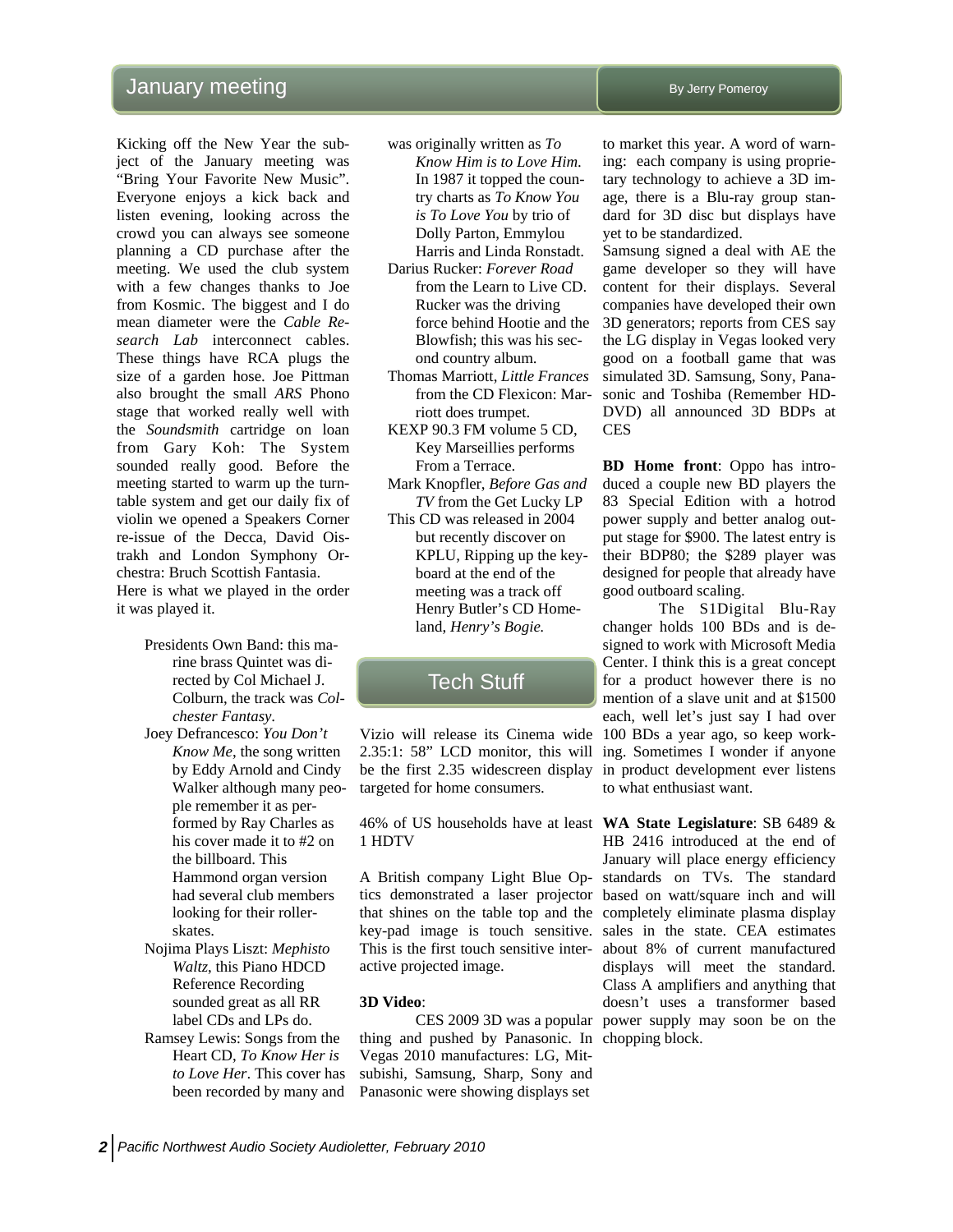# Tech Stuff cont. The stuff control of the study of the study of the study of the study of the study of the study of the study of the study of the study of the study of the study of the study of the study of the study of th

**XstreamHD**: This is a video rental/ server system enabling full resolu tion 1080p satellite downloads. The system doesn't go online till April. With a initial cost \$600, *By John Stone*  monthly service charge and rental fees the company may not last long but if the quality is as good as promised it could last a while or get bought by a larger rental company.

## **Title Track**

We have set a meeting schedule for the rest of the year, we haven't nailed down guest speakers yet so we may move a few things around but hopefully we can keep on subject each month.

**February 11th**: Bruce Brown will go thru the steps to set up and record your valuable LPs and get quality that will rival CDs.

**March 11th** Two local manufactures in the club have agreed to demo there products; Jones a local manufacture of power amplifiers will drive Eficion speakers, I heard this stuff at RMAF and it sounded really good.

**April 8th** is DIY

**May 13th** Tweaks

**June 10th** Turntable set-up

**July 8th** 70s System and Music

**Aug 12th** TBA

**Sept 9th** TBA

**Oct 14th** TBA

**Nov 11th** High Def. Video

**Dec 9th** Christmas Party

## December Meeting

The December 10th meeting was the club's annual excuse to be playful and goofy. After all, if you can't get back to bed. a little silly during the holidays, well, you need to get out and listen to more live music. Members trotted out their favorite versions of traditional, and some non-traditional Christmas music.

I played Misa Criolla - Navidad Nuestra. Christmas song for the Southern hemisphere. Invoking sun and heat for Christmas. Looks like it  $\alpha$  real problem. The darn thing also worked. The weather warmed up!!

Originally intended to be a contest, by popular demand the group thought it more pleasurable to just listen to the music rather than rate  $2 \text{ If } \Gamma \text{'m m}$  is taken and someone who each song.

Selections were introduced by the person supplying the track and then played on either the club's recently modified and now much improved Rega P5 TT or crusty trusty SCD777ES SACD/CD player<sup>1</sup>.

The annual raffle took take place in the second half of the program. The raffle was simple, buy a ticket for \$3 each or trade your CDs, LPs or whatever prized audio possession you brought for tickets. Several members, and a few very generous members, contributed enough raffle prizes so that most everyone<sup>2</sup> received at least one raffle prize. As usual, the music represented a highly eclectic mix of music, video, shirts and accessories that will be appreciated by some and brought back again next year by others. Gary provided some tasty hand-brewed hot spiced apple cider. All proceeds for the raffle go into the club's treasury for future use.

On a personal note, this was my first club Christmas party and I had a great time. Jerry, our illustrious leader, was not feeling well, but valiantly showed up to help set up the equipment and deliver his raffle prizes before departing and going Thanks Jerry, we missed you, but hope you had a chance to recover over the holidays.

Hope all of you had a merry Christmas and a Happy New Year.

<sup>1</sup> Someone on the equipment committee really needs to look into getting a new digital player for the club. The read/access time for the Sony is weighs over 55 lbs and is a bear to move and set up. If any member wants to take the lead on this effort, please speak with Jerry or John Stone.

had a raffle ticket did NOT get a prize, my bad. There were plenty of prizes that should have been distributed better. My apologies for not paying better attention. Those of you who had tickets but left before the drawing, sorry you missed out on prizes, but thanks for your contribution.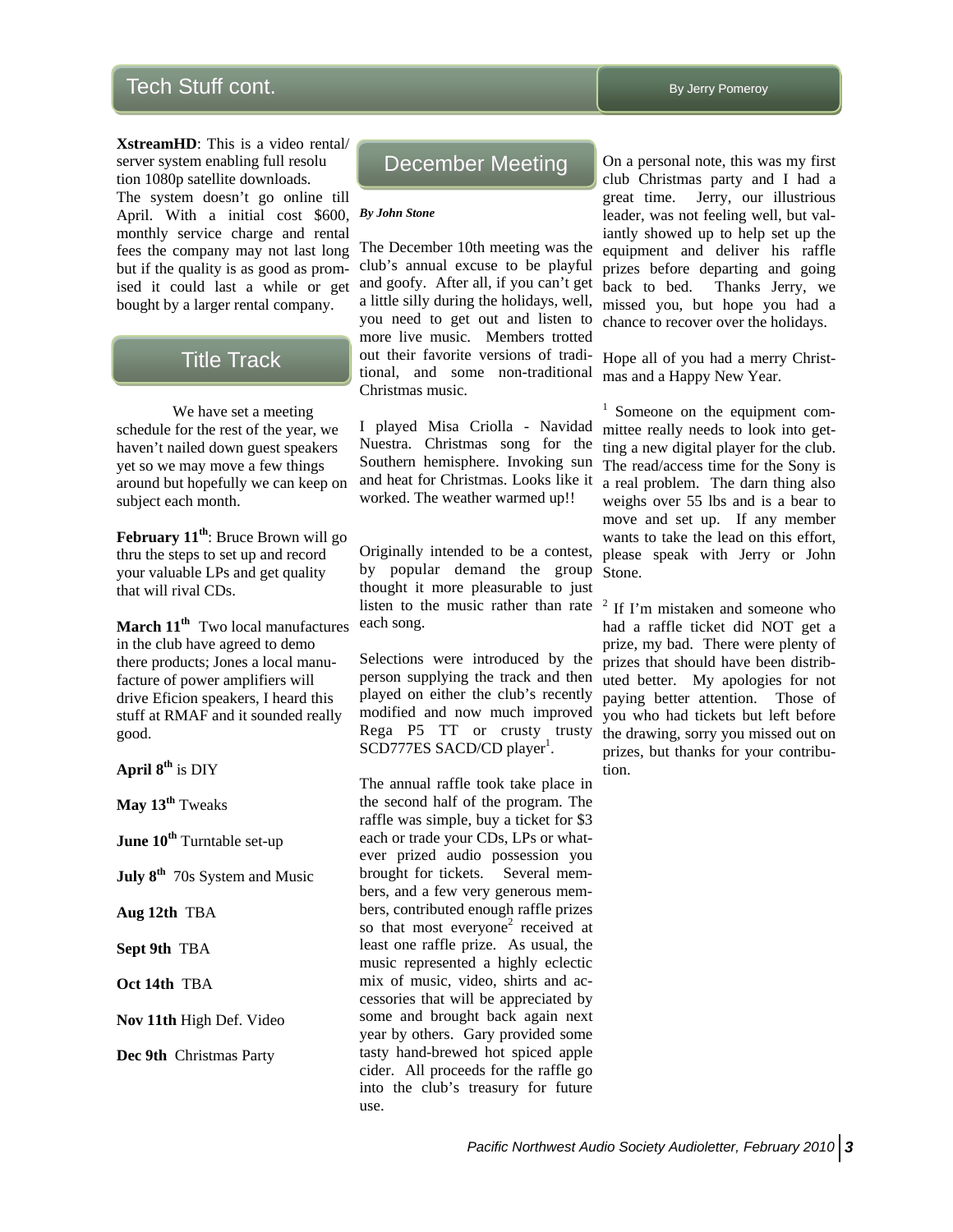presentation at Definitive Audio in bass?" Seattle. This "event" consisted of six

hard to get a seat in any of the Dean Peer song as a demo for this lite to the point of being a little borsystem seemed to open up. I'd give spoon and got another glass of wine ) and the contract of  $\mathbf{r}$  .

20 minutes into the demo. I would like the electronics and HATE the give

Last night was the occasion the Classe gear a B+ and the speakof the fifth Music Matters product ers a B, and a W as in "where's the of listening twice over to a live re-

show rooms with equipment and ing - a pair of Maggie 1.6's, a hard nected to the wall via the stock AR manufactures' reps or owners from drive source, a Peach Tree Decco power cords. Then they replaced the some well known audio companies. integrated amp operating as a DAC stock cords with two Transparent It was part busker, part evangelism, and line stage connected to a 100 cables with that rat-in-the-python part educational, part ridiculous and Watt Rotel amp hidden (along with bulge midway down the cable that part sublime. I will get to the sub-the Wizard) somewhere behind the retail for \$875 each. Then the piece lime part eventually. curtain. Total system cost: \$5,000, a de resistance (nudge, nudge) was to The event was crowded, veritable bargain given this evening's add Transparent's new black power and I'm not sure if it was the chance other company. The sound was box between the Transparent cables to hear some great systems or the pretty good, mid range had that and the outlet. A third Transparent free hour devours and wine that Maggie spatial thing going on, but cable was used to connect their brought out the crowd, but it was why the Decco sales rep chose a power thingy to the outlet. rooms. The first room I attended was system I will never know - it was actions taken improved the sound. the Vandersteen and Ayre Acoustics like "I am going to prove to you that The power cables cut through the room. Richard Vandersteen was under-powered Maggies can do con-sibilance in the signer's voice, and there to demo his new model 7, and I vincing bass" and all he did was the power conditioner thingy inwill relay that he is very proud of his prove just the opposite. The Peach creased the perception of the perhand built speakers. I thought they tree comported itself well, but every- formance hall's spatial cues. Very sounded nice with solid bass and thing had the slightest veneer or veil nice. My engineer friend heard it too. natural timbre through the spectrum, over the sound compared to the pre-But as an aside, the presentation by but the choice of music, particularly vious two systems. I would give the the Transparent wire "technician" as the video of an outdoor concert in whole set up a B- by virtue of the he was introduced by the sales rep Germany was not particularly stir-pleasant and engaging mids and almost did more harm to the credibilring. The Ayre electronics were po- overall hoot spa of the presenters. ity of the products than the demon-The next room was interest- rock band with the electronics con-

ing. It wasn't until John Harley from gression around the place completely should have just shut up and played Blue Note pulled out a recent 45 out of sync with the restocking of the their wires. Oh, and by the way, the pressing of Lee Morgan's Tom Cat food table, so we ate some artichoke AR and Wilson gear comported and put it on the Ayre TT that the dip with a torn up paper plate as a themselves very well,  $B+$  for both. the speakers a B+ and the Ayre elec-while waiting to enter our fourth long line outside all evening. The tronics a C+ (but the Ayre TT an A- room (which was, incidentally, room room was actually sponsored by AR, Next up was the B&W and power cable and conditioner demo - was some of AR's reference elec-Classe room. This room featured the Oh Boy AB tests! I relished this op-tronics - CD player, line stage, and new version of the speaker maker's portunity because my co-listener is a the amplifier was one of two existing 802D and new mono block amps retired engineering professor who beta versions of AR's new 450W/ from Classe that look big, angular thinks "cable" is just code for thick channel stereo switching amp. and retro compared to their rounded wire with big price tag. Wondered if Speakers were Wilson Audio's new front end and line stage on display he would hear a difference in this Sasha's, and Michael Fremer was nearby. I really liked the Classe elec-AB exercise. The test equipment was there jockeying a SME model 30/12 tronics, they had lots of punch, drive good quality, an Audio Research with the Lyra Titan cartridge, referand PRAT. The new 802's had glori- tubed CD and solid state integrated ring to the set up as a "Heirloom" ous treble and midrange. The bass amp. Speakers were the new Wilson product. Dave Gordon from AR diswas tight, maybe a little too tight... I Audio Sophias. Based on previous cussed how the amp was so efficient was craving a sub woofer after about listening experience, I was ready to that it was energy star rated, that AR #4) and which sported a Transparent Wilson and Stereophile. The set up

fact I liked them both very much. convinced it sounded as good as any

 The actual demo consisted corded cut of a female singer and her

 We seemed to time our pro-stration did good... Like Zappa, they To cut to the chase, both

speakers. I actually liked both, in module for it, and that they were The next room had had a had developed their own switching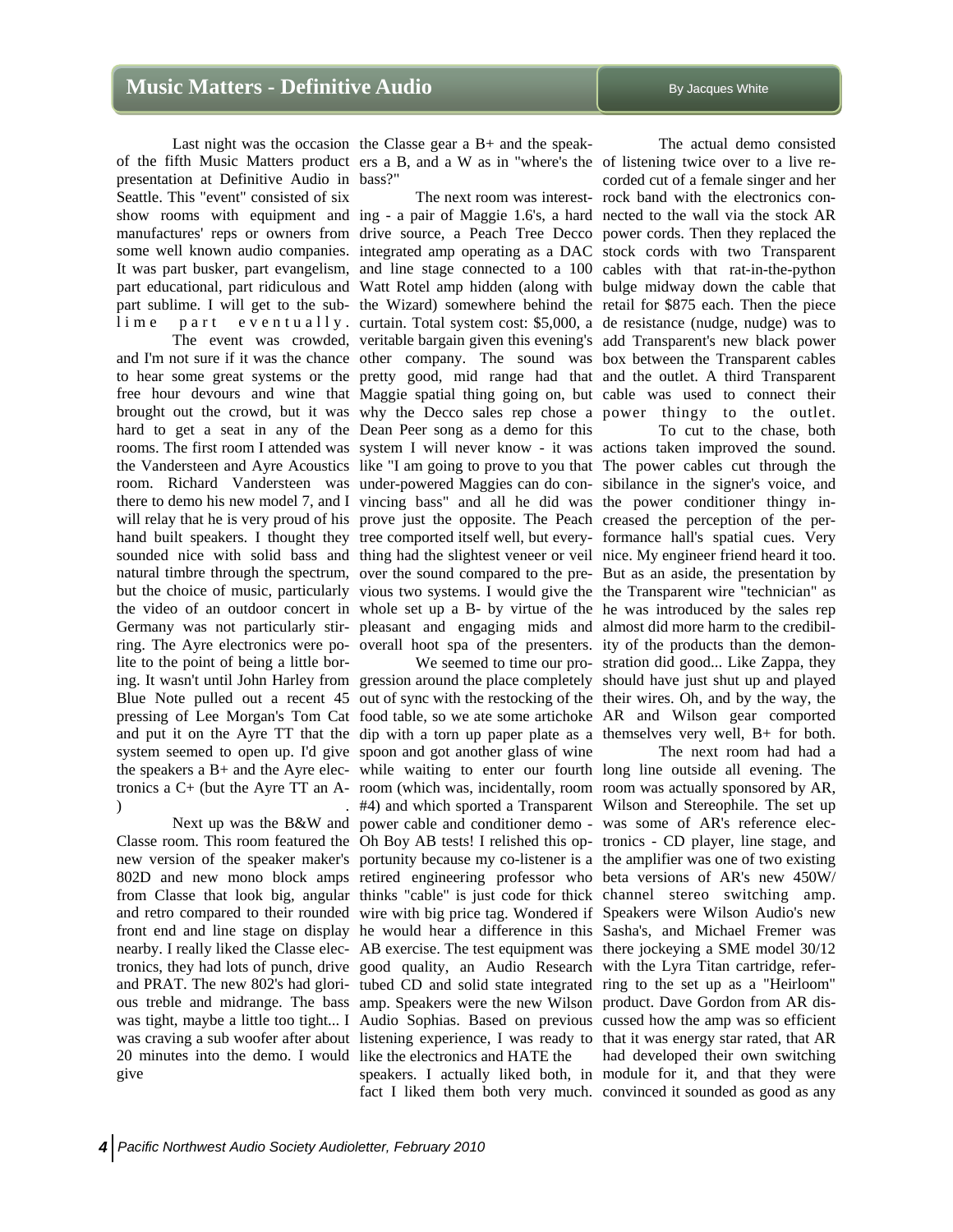projected retail cost of \$7,600.

gave a brief essay on the beauty of r a t i n g vinyl, and produced two plain white covered LPs - one contained a recent  $PS2 - I$  told M. Fremer about my their fine turntable along with the everybody else, I have heard that players, which I found kind of derecoding on everything from elevator pressing, I don't know why. My en-

was the climax scene from Lucia di Stream integrated which is essenme cold in every previous audition. I am not sure if it was the synergy technology "between" LPs and with the AR electronics, or that Wil-streaming digital music, then Linn son has done something fundamen-has now gone entirely "out-fromtally different with their speakers in between" with their new analog-

that later). I believe he said it has a time for me. Solid A's all around. quirky HiFi gear from the UK, I

thing next on CD, but what came after playing the Sasha's at moderate ING polite about that. They are even later wiped my memory banks of to high volume off and on for 30 sold up the street in a decidedly, whatever it was. Then Mr. Fremer minutes. Impressive, energy star shall we say, more casual environr a t i n g i n d e e d ! ment. I will give the Linn gear an

pressing of Nat King Cole in mono, multiple concert experiences with and the other was a recent pressing Fleetwood Mac through the 70's and of Fleetwood Mac Rumors in stereo. he questioned my ability to remem-I would like to thank to Definitive I think both were 45s. Geeee! The ber any of it. I protested feebly, but Audio for opening their store to us mono NKC album sounded great. then lost my train of thought and left Hi Fi bums, and inviting folks from The Fleetwood Mac album was ab-the room and went to the last room far and wide to entertain us with solutely revelatory. I saw them dur- of the evening where the Linn Gear their stories, story lines, and some ing that tour in 1977 and had people was set up. Now this was something great sounding gear. trying to buy my tickets at the gate of a let-down. First of all, the Lp12 for 5 times what I paid for them. It they had set up wasn't playing be-(ed. ..reprinted by permission) was one of the best rock shows I cause they had found/put a scratch in have ever seen. But that vinyl press-the preferred cut on the record, and ing on that system came MUCH one of the sales people whisked it CLOSER to the punch and impact of out of the room never to return. The the band live than anything I had factory rep also noted that Linn was listened to before, and of course, like cutting production of ALL their CD speakers to large audiophile systems. gineer friend was beaming because This was a totally new experience he has ripped all his CD's and now though. And it got better! hangs Christmas lights all over his Peter McGrath from Wilson old CD rack as a sort of light sculp-Audio was next up and he played a ture. Now he is digitizing "some" of CD recording of Frank Sinatra from his favorite LPs. No old fangled stuff "Only the Lonely". It was transfixing for him ("how can you listen to all – great sound stage depth, great tone. that noise between the tracks and Blue eyes sounded gooood. Then he actually think that is 'better'???"). played a very recent high resolution Anyway, we politely listened to the digital recording of opera, I believe it very polite sounding Majik Digital Lammermoor. Lights off, music on, tially a \$4200, 100W integrated amp people signing, people dying… with built in DAC and phono pre, WOW!!! My engineer friend wasn't playing through some of their also quite transported to the venue, but very polite sounding Majik 140 this was about as close as you can speakers. More AB'ing, this time come. Very, very impressive! I have between the now ill-fated Linn Majik always had a soft spot in my heart CD player and the DSi. It all for AR gear, but Wilson's have left sounded very polite to me.

the latest iteration, but this listening digital music server product. If I was If the CD is a "tweener"

amp they had ever built (more on experience was in the top five of all forced to pick "between" slightly Mr. Gordon played some-PS – the amp was cool to the touch house brand – and there is NOTHthink I would name Naim as my "Incomplete" for failure to demo S t r e a m e r .

P



S